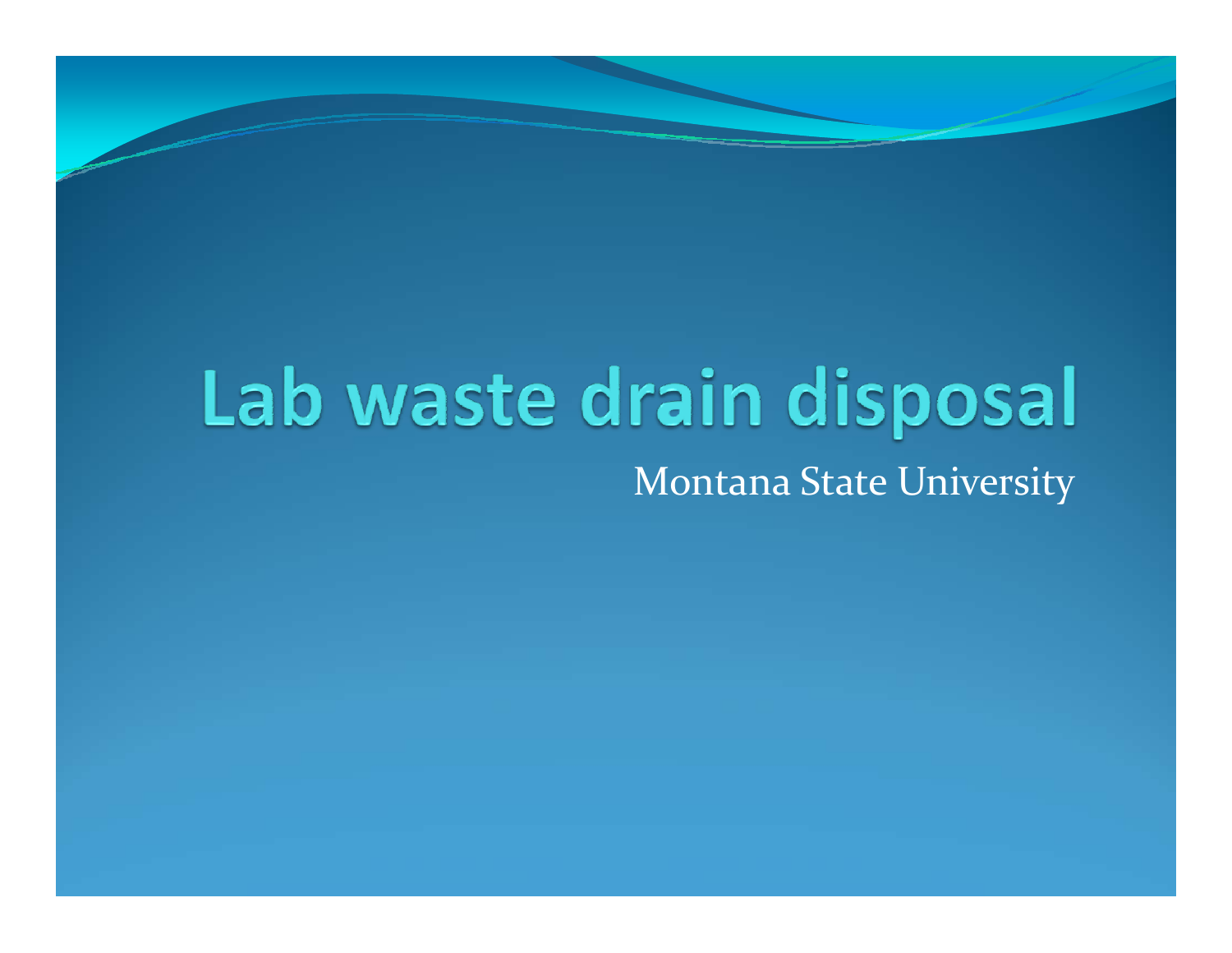### General Guidelines

#### y **What**

y Send down the drain only those materials found on the safe list. Compounds not listed are not suitable for drain disposal.

• Where

 $\bullet$ 

• Drain disposal must only be used when the drain flows to a sanitary sewer system<sup>\*</sup> which eventually goes to the wastewater treatment plant. Storm drain systems flow directly into surface water (East Gallatin for example) and should NEVER be used for chemical disposal. Laboratory<br>sinks should be used for disposal of chemicals on the safe sinks should be used for disposal of chemicals on the safe<br>list as discussed below. t as discussed below.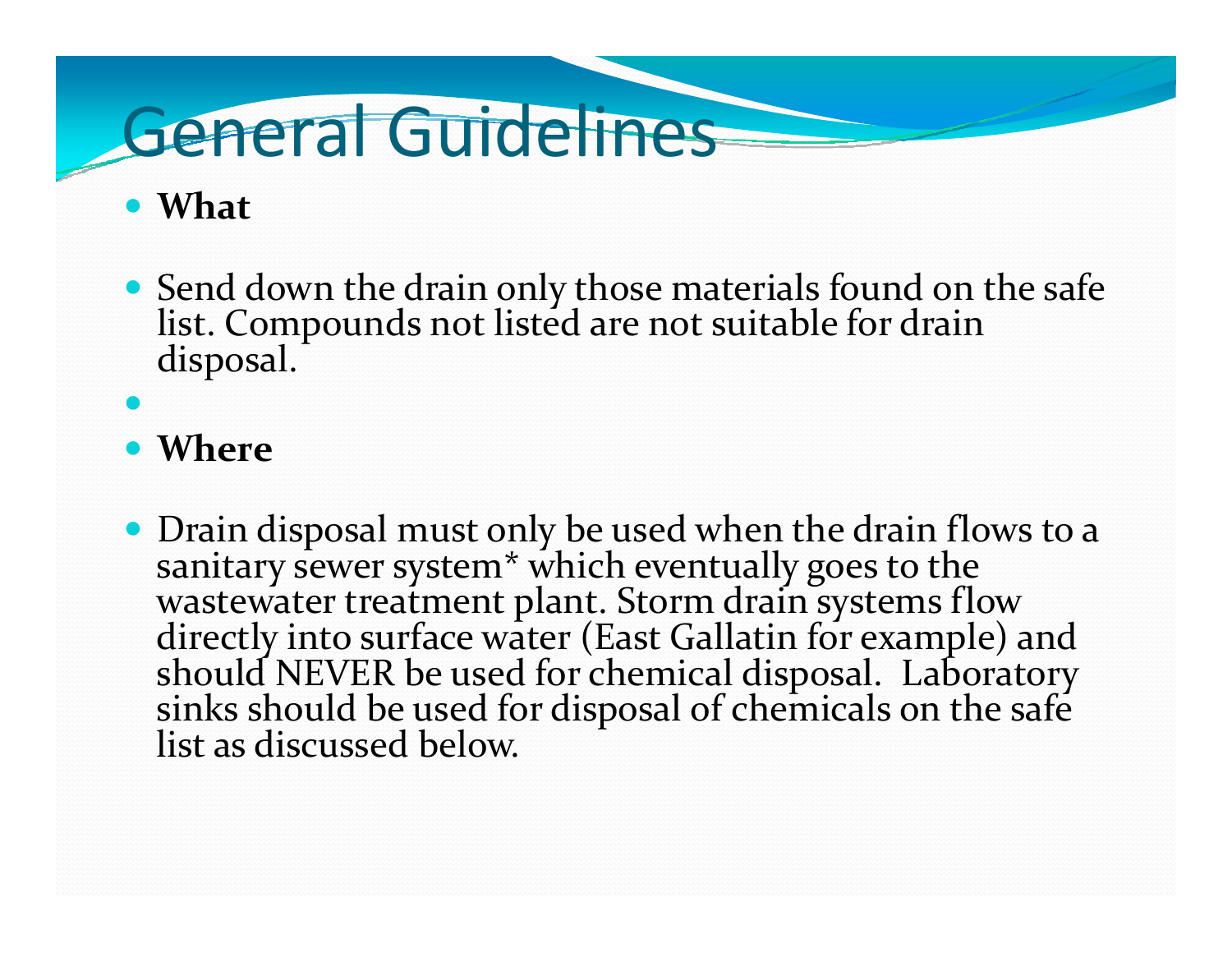# General Guidelines (cont'd)

#### $\bullet$ **How Much**

 $\bullet$  Quantities of chemical waste for drain disposal should be limited generally to <sup>a</sup> few hundred grams or milliliters or **less per day**. Larger amounts should have prior approval from Chemical Safety. Only materials listed as safe for drain disposal in<br>this document are approved for drain disposal in quantities up to 100 grams or 100 this document are approved for drain disposal in quantities up to 100 grams or 100<br>milliliter per discharge.Disposal should be followed by flushing with at least 100milliliter per discharge. Disposal should be followed by flushing with at least 100-<br>fold excess of water at the sink. (That means for 100 ml of chemical run the water for about two minutes at maximum flow.)

#### **•** Safety

- $\bullet$  Understand the hazards and toxicity of the materials you work with by consulting materialmaterial safety data sheets (soon to be available in every department). Work slowly to avoid splashes and wear the proper protective equipment (lab coat, goggles, face<br>shield, gloves) during drain disposal.
- $\bullet$  \*Sanitary sewer is the system of sinks, toilets, drains and associated pipes that send wastewater to a treatment plant where it is biologically and chemically treated<br>before discharge into the environment. before discharge into the environment.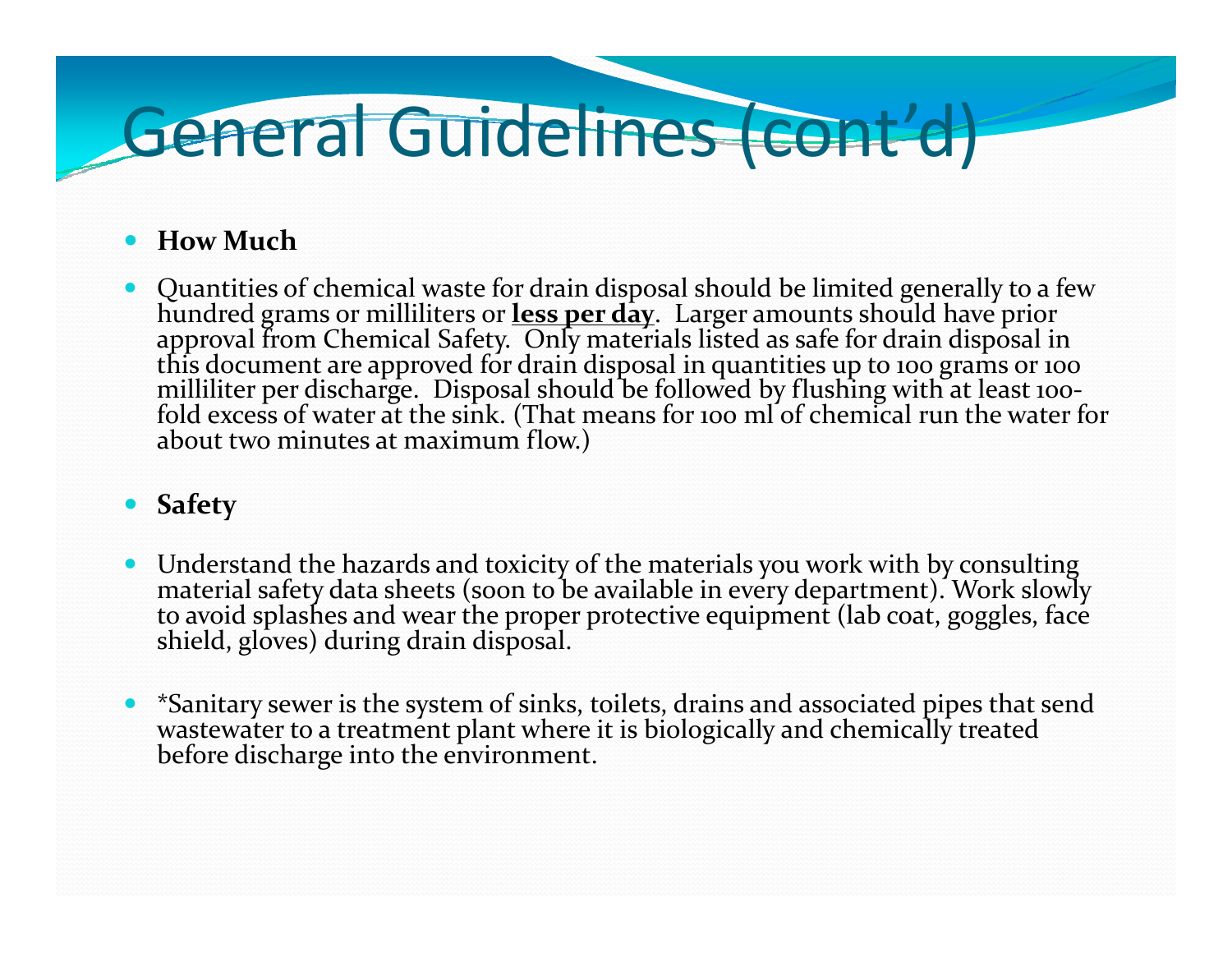# NOT SAFE for drain disposal

- Ashes, cinders, sand, mud, straw, shavings, metal, glass, rags, feathers, tar, plastics, wood, manure, hair and fleshing, entrails, paint residues, solid or viscous substances capable of causing obstruction to the flow of sewers.
- Halogenated hydrocarbons
- Nitro compounds
- Mercaptans
- Flammables (immiscible in water)
- Explosives such as azides and peroxides
- Water soluble polymers that could form gels in the sewer system
- Water reactive materials
- Malodorous chemicals
- Toxic chemicals such as carcinogens, mutagens, teratogens
- Substances that boil below 50° C.
- Mixtures that have a component not found on the safe list.
- Any material not found on the safe list.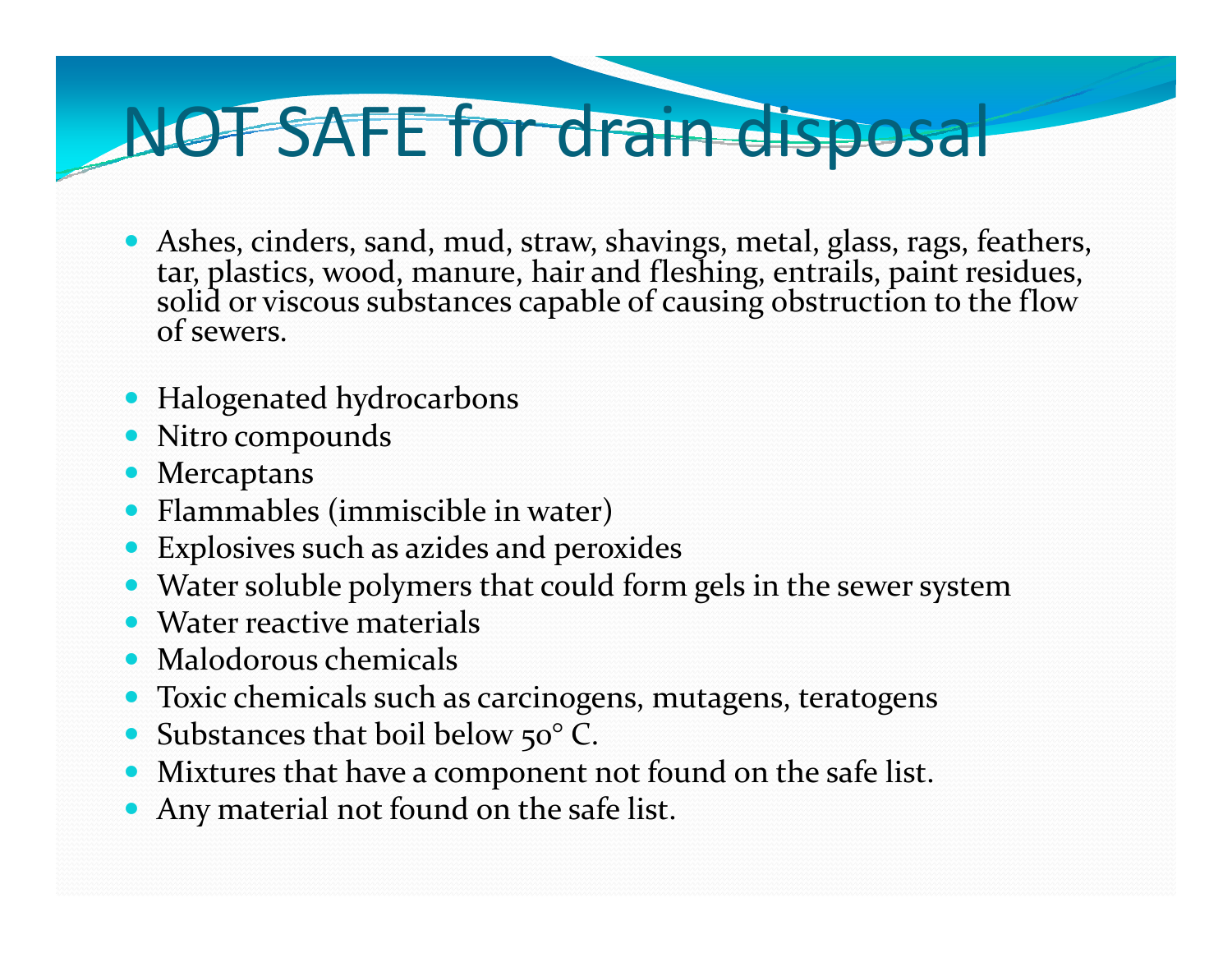#### SAFE for drain disposal – norganics

- $\bullet$  **Dilute solutions of inorganic salts** where both cation and anion are listed below are suitable for draindrain disposal. Materials listed are considered to be relatively low in toxicity. Compounds of any of<br>these ions that are strongly acidic or basic should be neutralized before drain disposal. these ions that are strongly acidic or basic should be neutralized before drain disposal.
- $\bullet$  $\bullet$  Cation Anions  $\bullet$  $Al+3$   $BO3-3$  $\bullet$  $Ca+2$   $B_4O_7-2$  $\bullet$ Fe $+2$ ,  $+3$  Br- $\bullet$  $H<sub>+</sub>$  CO<sub>3</sub>-2  $\bullet$  $\bullet$  K+  $\phantom{a}$  Cl- $\bullet$  $Li+$  HSO-3  $\bullet$  $\bullet$  Mg+2  $OCN$  $\bullet$  $\bullet$  Na+  $OH$  $\bullet$  $NH_4+$  I–  $\bullet$ •  $Sn+2$   $NO<sub>3</sub>$  $\bullet$  $Sr<sub>2+</sub>$  PO<sub>4</sub>-3  $\bullet$  $Ti+3, +4$   $SO<sub>4</sub>-2$  $\bullet$  $\bullet$   $Zr+2$  SCN-
- $\bullet$
- $\bullet$ • Mineral acids and bases should be neutralized to pH 5.5 to 9 range before disposal, following procedures in Appendix A.
- $\blacksquare$
- $\bullet$ Copper and Zinc have specific discharge limits required by the Sewage Treatment Plant. Contact Chemical Safety at 994-3572 prior to discharging any copper or zinc solutions.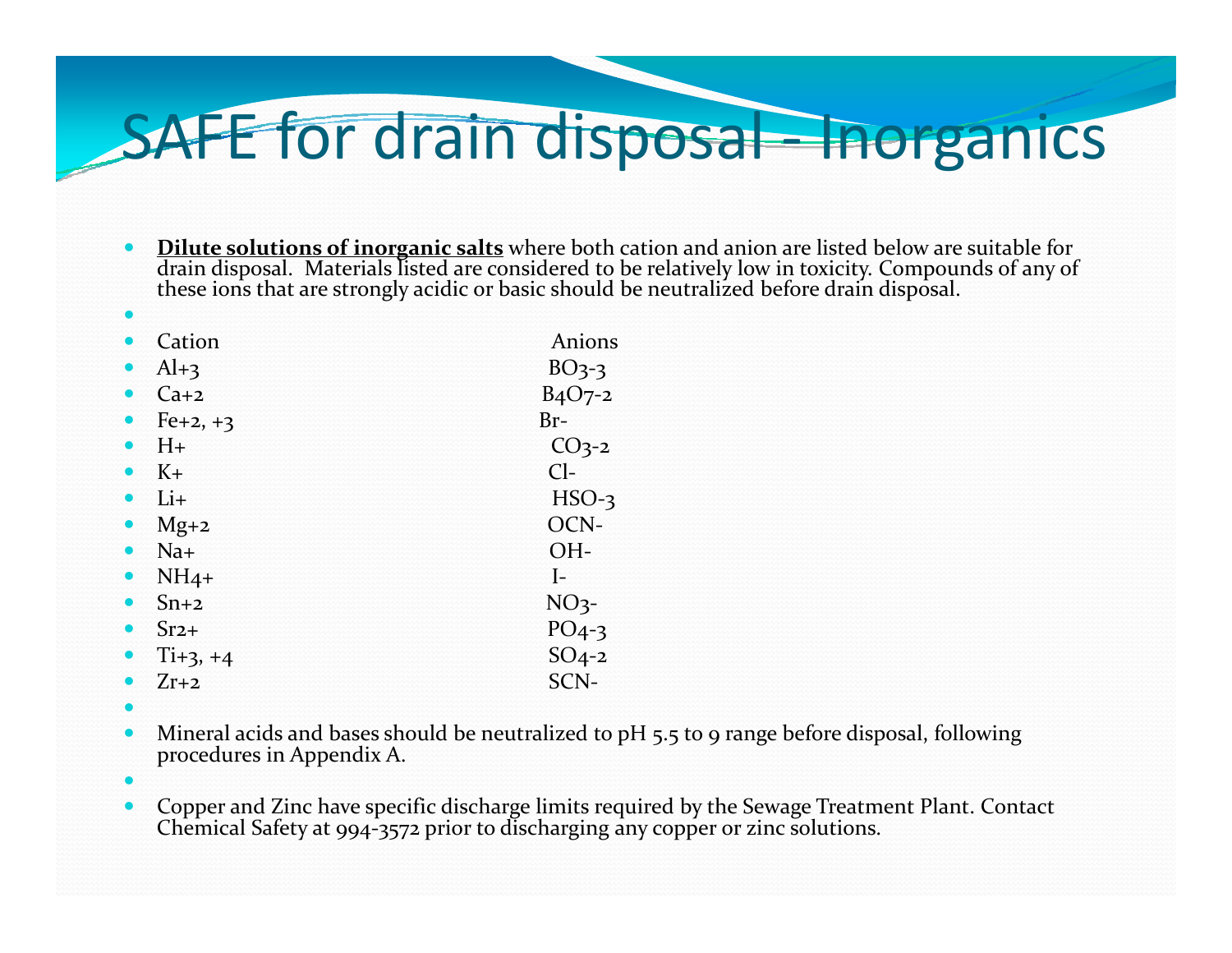### Safe – Organics

y Materials listed below in quantities up to about **10g or <sup>100</sup>** ml at <sup>a</sup> time are suitable for disposal down the drain while flushing with excess water. These materials are soluble to at least 3 percent; presen<sup>t</sup> low toxicity hazards and are readily biodegradable. Larger volumes must be collected by the Chemical Safety Team.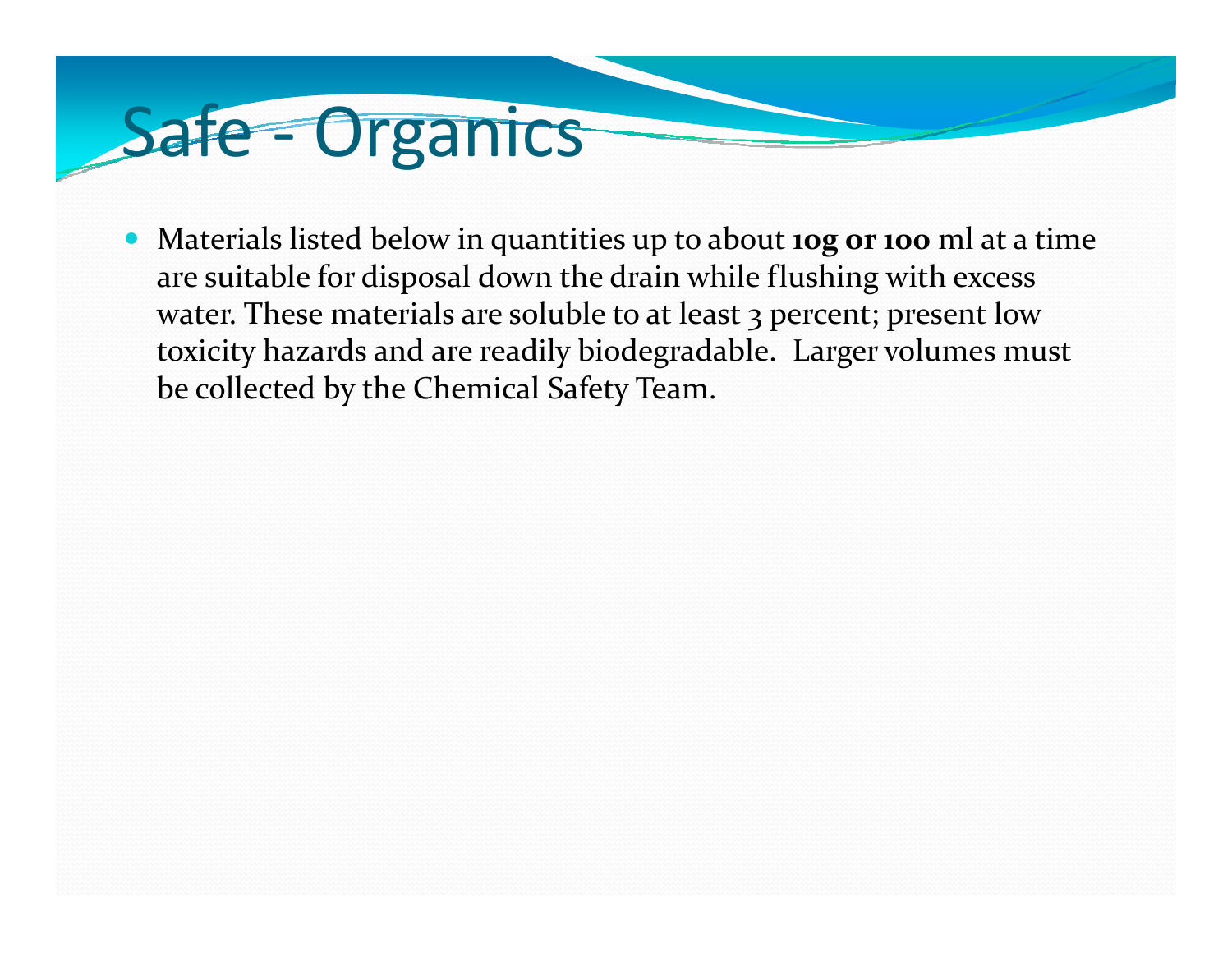#### Safe - Alcohol

- $\bullet$ • Alkanols with 4 or fewer carbon atoms:
- $\bullet$
- $\bullet$ methanol
- $\bullet$ ethanol
- $\bullet$ propanol and isomers
- $\bullet$ • butanol and isomers
- $\bullet$
- $\bullet$ • Alkanediols with 7 or fewer carbon atoms
- $\bullet$
- $\bullet$ ethylene glycol
- $\bullet$ propylene glycol
- $\bullet$ butylene glycol
- $\bullet$ butanediol <sup>+</sup> isomers
- $\bullet$ pentylene glycol
- $\bullet$ pentanediol <sup>+</sup> isomers
- $\bullet$ hexylene glycol
- $\bullet$ hexanediol <sup>+</sup> isomers
- $\bullet$ heptamethylene glycol
- $\bullet$ heptanediol <sup>+</sup> isomers
- $\bullet$
- $\bullet$ Alkoxyalkanols with 6 or fewer carbon atoms:
- $\bullet$
- $\bullet$ methoxyethanol
- $\bullet$ ethoxyethanol
- $\bullet$ butoxyethanol
- $\bullet$ <sup>2</sup>‐methoxyethoxyethanol
- $\bullet$ <sup>n</sup>‐C4H9OCH2CH2OCH2CH2OH (2(2‐butoxyethoxy) ethanol)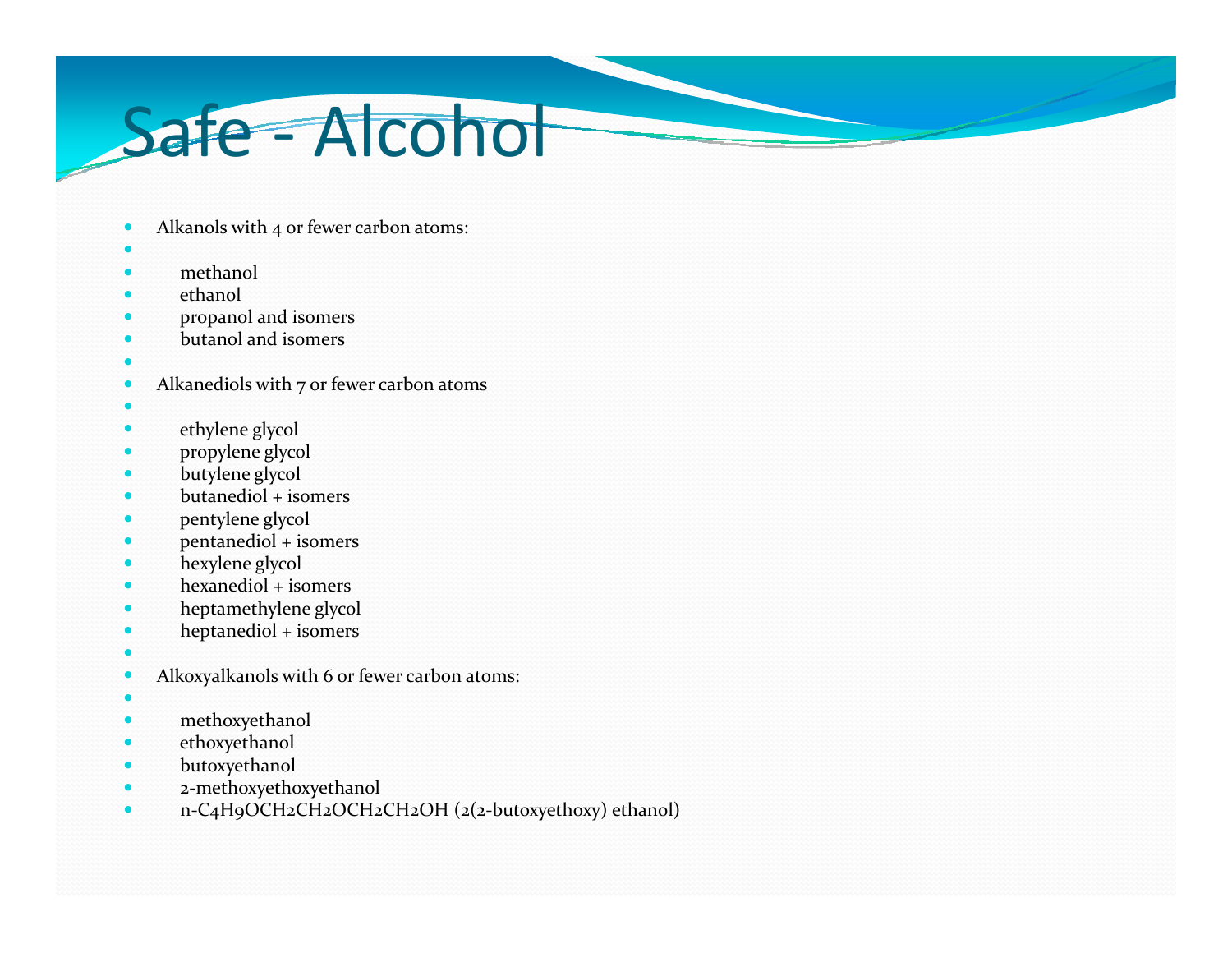#### Safe - Amides

- $\bullet$ • RCONH2 and RCONHR with 4 or fewer carbon atoms and RCONR2 with 10 or fewer carbon atoms:
- $\bullet$ formamide

 $\bullet$ 

- $\bullet$ N‐methyl formamide
- $\bullet$ N,N‐diethyl formamide
- $\bullet$ N,N‐dimethyl formamide
- $\bullet$ N‐ethyl formamide
- $\bullet$ acetamide
- $\bullet$ N‐methyl acetamide
- $\bullet$ N,N‐dimethyl acetamide
- $\bullet$ N‐ethyl acetamide
- $\bullet$ propionamide
- $\bullet$ N‐methyl propionamide
- $\bullet$ N, N‐dimethyl propionamide
- $\bullet$ butyramide
- $\bullet$ isobutyramide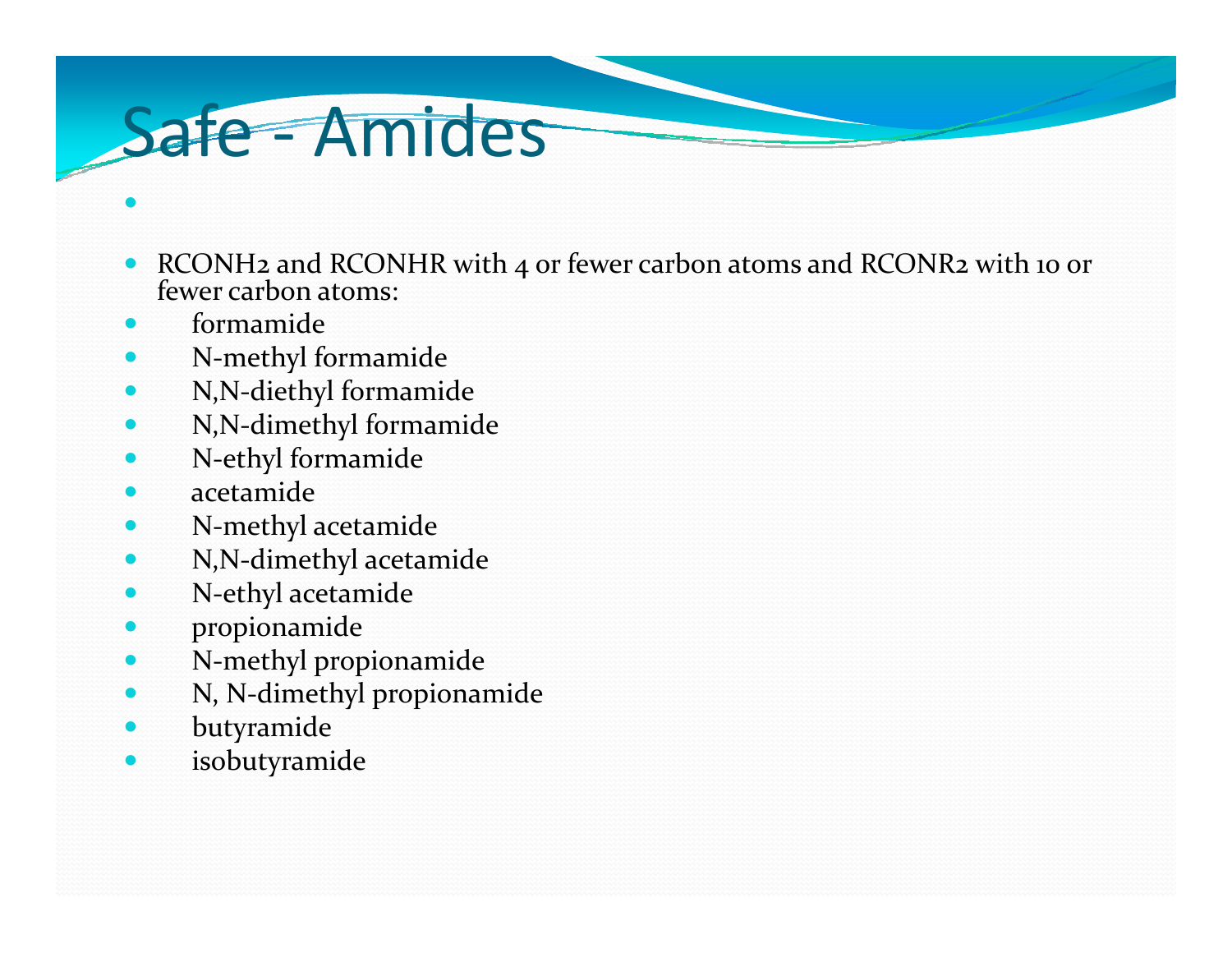#### Safe ‐ Amines

- $\bullet$ Aliphatic amines with 6 or fewer carbon atoms:
- $\bullet$
- $\bullet$ methylamine
- $\bullet$ ethylamine
- $\bullet$ trimethylamine
- $\bullet$ N‐ethyl methylamine
- $\bullet$ N‐methyl propylamine
- $\bullet$ dimethyl propylamine
- $\bullet$ isopropylamine
- $\bullet$ <sup>1</sup>‐ethyl propylamine
- $\bullet$ butylamine
- $\bullet$ methyl butylamine
- $\bullet$ N‐ethyl butylamine
- $\bullet$ isobutylamine
- $\bullet$ amylamine
- $\bullet$ hexylamine
- $\bullet$
- $\bullet$ Aliphatic diamines with 6 or fewer carbon atoms:
- $\bullet$
- $\bullet$ 1,2- or 1,3- propanediamine  $(1,2-$  or 1,3- diaminopropane)
- $\bullet$
- y• \*Amines with a disagreeable odor, such as dimethylamine and 1,4-butanediamine should be neutralized, and the<br>resulting salt solutions flushed down the drain, diluted with at least 100 volumes of water. Disposal limit is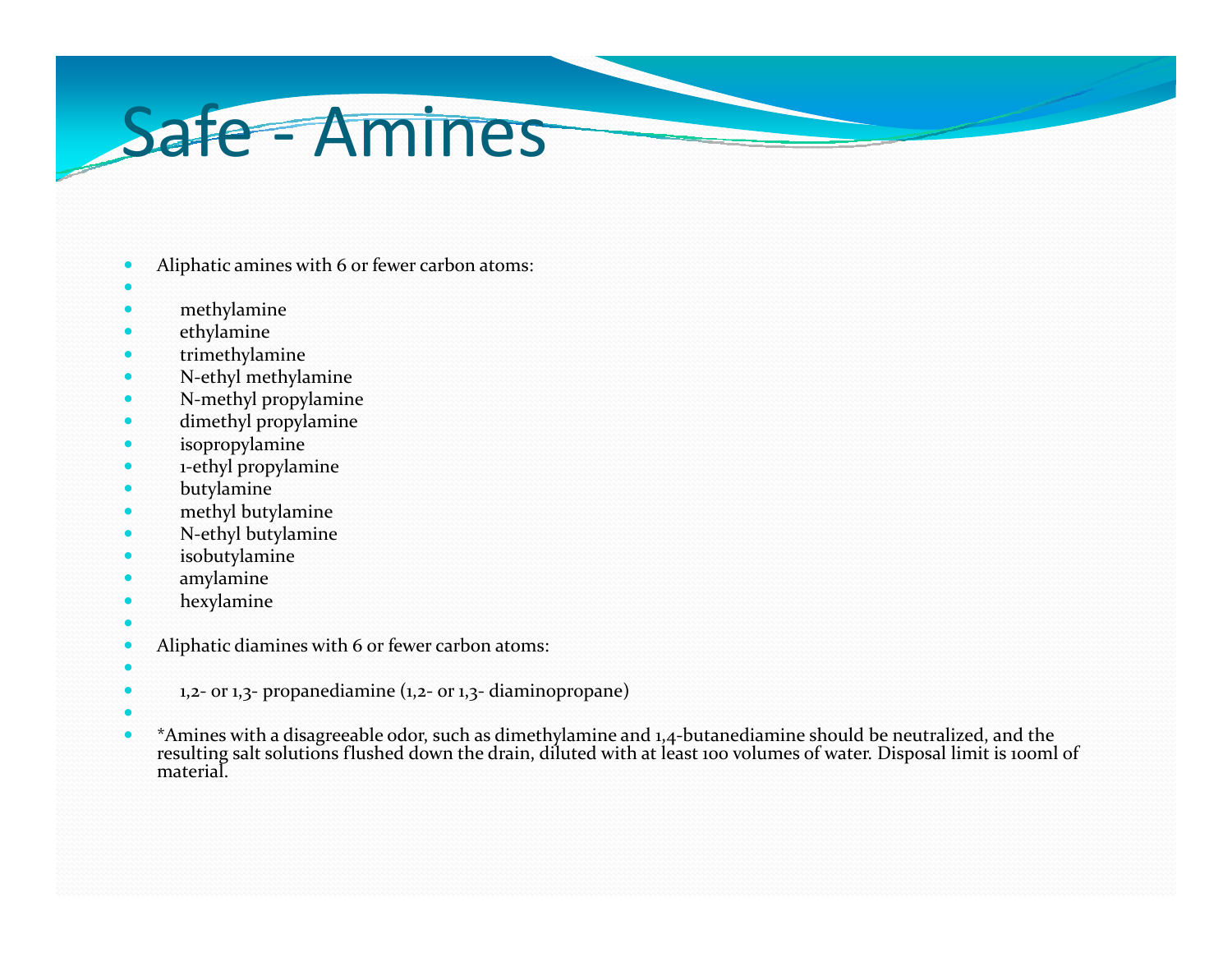### Safe – Carboxylic acids

- $\bullet$
- y• Alkanoic acids with 5 or fewer carbon atom: \*
- $\bullet$ formic acid
- $\bullet$ acetic acid
- $\bullet$ propionic acid
- $\bullet$ butyric acid\*
- $\bullet$ isobutyric acid
- $\bullet$ valeric acid\*
- $\bullet$ isovaleric acid
- $\bullet$
- × • Alkanedioic acids with 5 or fewer carbon atoms:
- $\bullet$ ● oxalic acid (1,2-ethanedioic acid)
- $\bullet$ ● malonic acid (1,3-propanedioic acid)
- $\bullet$ ● succinic acid (1,4-butanedioic acid)
- $\bullet$ glutaric acid (1,5‐pentanedioic acid)
- $\bullet$
- **y** Hydroxyalkanoic acids with 5 or fewer carbon atoms:
- $\bullet$ lactic acid (2‐ hydroxypropanoic acid)
- $\bullet$ 3‐hydroxybutyric acid
- $\bullet$ <sup>2</sup>‐hydroxy isobutyric acid
- $\bullet$
- $\bullet$ Aminoalkanoic acids with 6 or fewer carbon atoms and the ammonium, sodium and potassium salts of these acids.
- $\bullet$
- **y** Amino acids and the ammonium, sodium and potassium salts of these acids.
- $\bullet$
- × \*Organic acids with <sup>a</sup> disagreeable odor, such as butyric acids and valeric acids should be neutralized and the resulting salt solutions flushed down the drain, diluted with at least <sup>100</sup> volumes of water. Disposal limit is <sup>100</sup> ml. of material.
- ×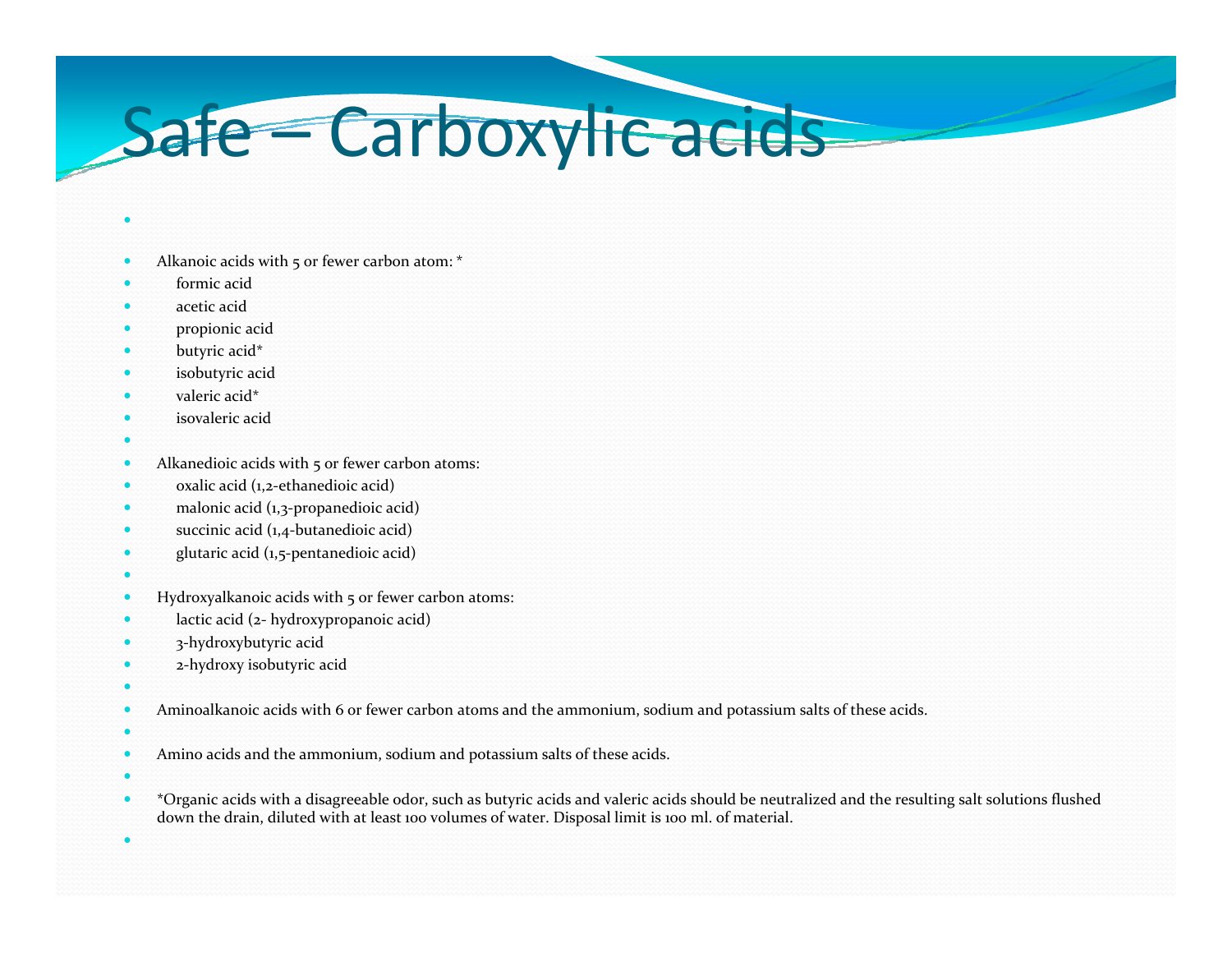#### Safe - Ester

- Esters with 4 or fewer carbon atoms:
- methyl formate
- ethyl formate
- isopropyl formate
- propyl formate
- methyl acetate
- ethyl acetate
- methyl propionate
- Isopropyl acetate